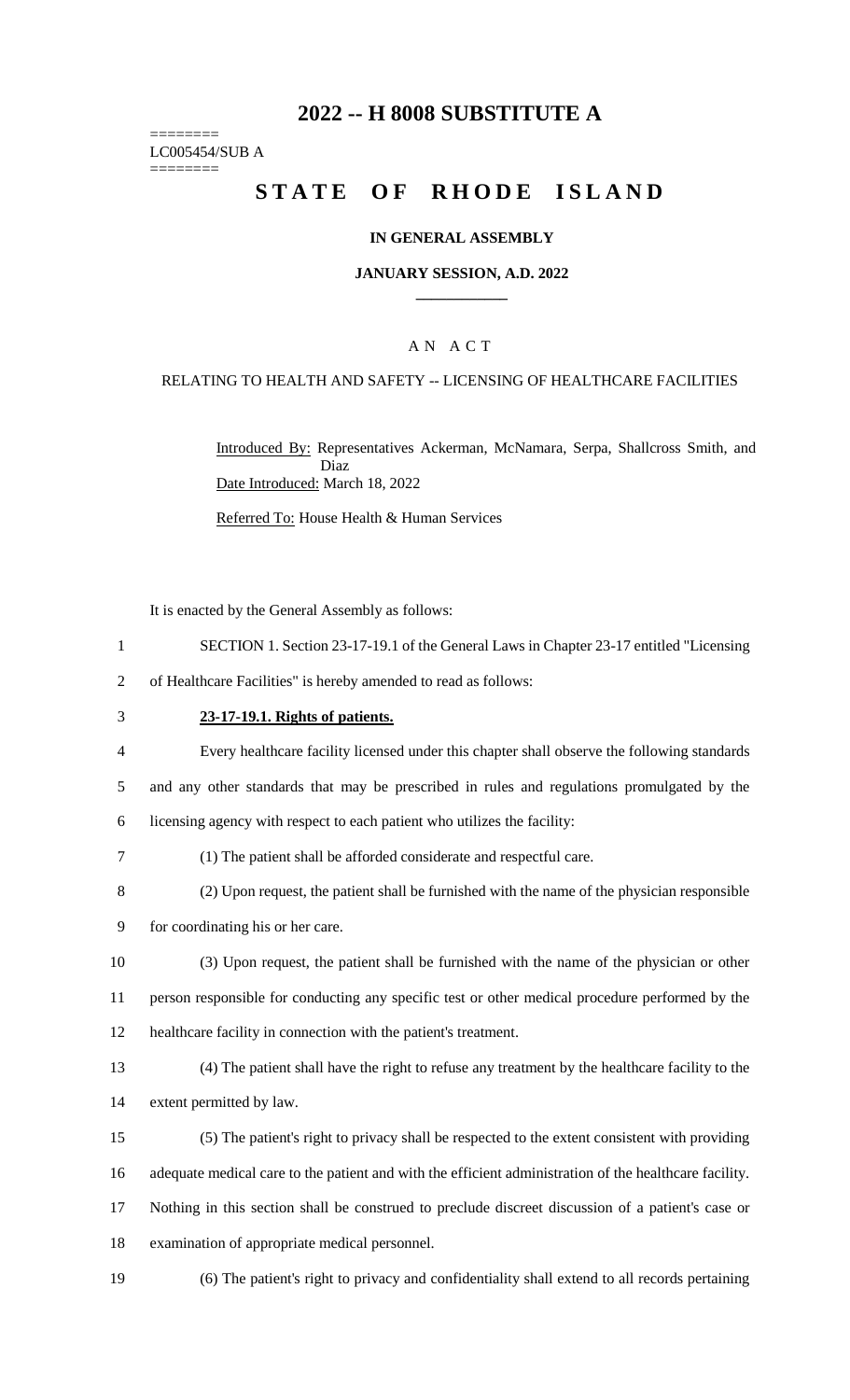to the patient's treatment except as otherwise provided by law.

 (7) The healthcare facility shall respond in a reasonable manner to the request of a patient's physician, certified nurse practitioner, and/or a physician's assistant for medical services to the patient. The healthcare facility shall also respond in a reasonable manner to the patient's request for other services customarily rendered by the healthcare facility to the extent the services do not require the approval of the patient's physician, certified nurse practitioner, and/or a physician's assistant or are not inconsistent with the patient's treatment.

 (8) Before transferring a patient to another facility, the healthcare facility must first inform the patient of the need for, and alternatives to, a transfer.

 (9) Upon request, the patient shall be furnished with the identities of all other healthcare and educational institutions that the healthcare facility has authorized to participate in the patient's treatment and the nature of the relationship between the institutions and the healthcare facility.

 (10)(a) Except as otherwise provided in this subparagraph, if the healthcare facility proposes to use the patient in any human-subjects research, it shall first thoroughly inform the patient of the proposal and offer the patient the right to refuse to participate in the project.

 (b) No facility shall be required to inform prospectively the patient of the proposal and the patient's right to refuse to participate when: (i) The facility's human-subjects research involves the investigation of potentially lifesaving devices, medications, and/or treatments and the patient is unable to grant consent due to a life-threatening situation and consent is not available from the agent pursuant to chapter 4.10 of title 23 or the patient's decision maker if an agent has not been 21 designated or an applicable advanced directive has not been executed by the patient; and or (ii) The 22 facility's An institutional review board approves the human-subjects research pursuant to the patient consent and/or de-identification requirements of 21 C.F.R. Pt. 50 and/or 45 C.F.R. Pt. 46 (relating to the informed consent of human subjects). Any healthcare facility engaging in research 25 pursuant to the requirements of subparagraph  $(b)(i)$  herein shall file a copy of the relevant research protocol with the department of health, which filing shall be publicly available.

 (11) Upon request, the patient shall be allowed to examine and shall be given an explanation of the bill rendered by the healthcare facility irrespective of the source of payment of the bill.

 (12) Upon request, the patient shall be permitted to examine any pertinent healthcare facility rules and regulations that specifically govern the patient's treatment.

 (13) The patient shall be offered treatment without discrimination as to race, color, religion, national origin, or source of payment.

(14) Patients shall be provided with a summarized medical bill within thirty (30) days of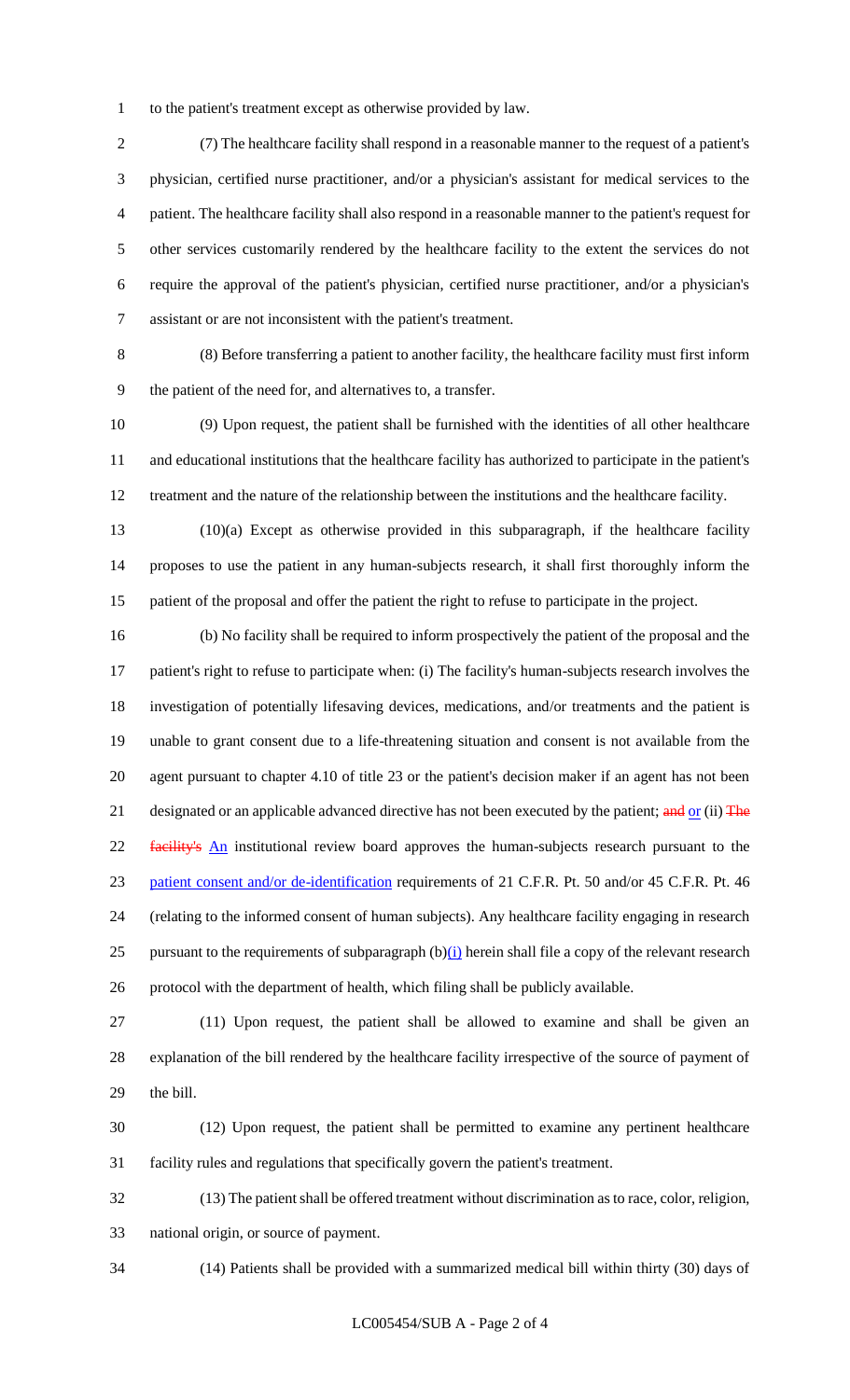discharge from a healthcare facility. Upon request, the patient shall be furnished with an itemized copy of his or her bill. When patients are residents of state-operated institutions and facilities, the provisions of this subsection shall not apply.

 (15) Upon request, the patient shall be allowed the use of a personal television set provided that the television complies with underwriters' laboratory standards and O.S.H.A. standards, and so long as the television set is classified as a portable television.

 (16) No charge of any kind, including, but not limited to, copying, postage, retrieval, or processing fees, shall be made for furnishing a health record or part of a health record to a patient, his or her attorney, or authorized representative if the record, or part of the record, is necessary for the purpose of supporting an appeal under any provision of the Social Security Act, 42 U.S.C. § 11 301 et seq., and the request is accompanied by documentation of the appeal or a claim under the provisions of the Workers' Compensation Act, chapters 29 -- 38 of title 28 or for any patient who is a veteran and the medical record is necessary for any application for benefits of any kind. A provider shall furnish a health record requested pursuant to this section by mail, electronically, or otherwise, within thirty (30) days of the receipt of the request. For the purposes of this section, "provider" shall include any out-of-state entity that handles medical records for in-state providers. Further, for patients of school-based health centers, the director is authorized to specify by regulation an alternative list of age appropriate rights commensurate with this section.

(17) The patient shall have the right to have his or her pain assessed on a regular basis.

 (18) Notwithstanding any other provisions of this section, upon request, patients receiving care through hospitals, nursing homes, assisted-living residences and home healthcare providers, shall have the right to receive information concerning hospice care, including the benefits of hospice care, the cost, and how to enroll in hospice care.

SECTION 2. This act shall take effect upon passage.

======== LC005454/SUB A ========